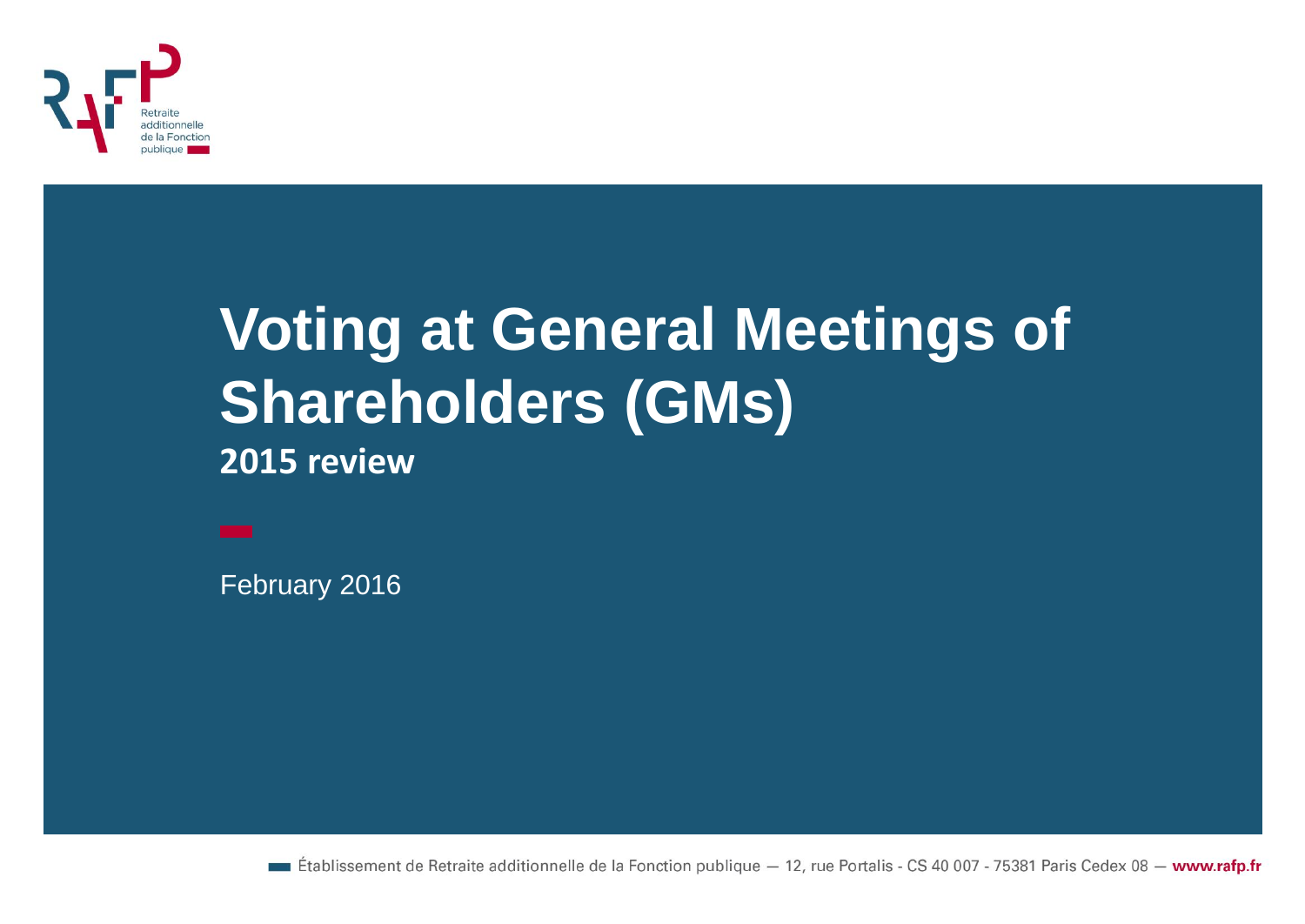

**CON-**

 $1 - 14$ 

## **INTRODUCTION**

### **A CLOSE REVIEW OF FRENCH GENERAL MEETINGS**

- ➡ Voting results
- $\rightarrow$  ERAFP votes
- **→ Governance indicators**
- **TENTS**  $\rightarrow$  Key points

## **A CLOSE REVIEW OF INTERNATIONAL GENERAL MEETINGS**

- **→ Voting results**
- $\rightarrow$  ERAFP votes
- $\rightarrow$  Governance indicators
- $\rightarrow$  Key points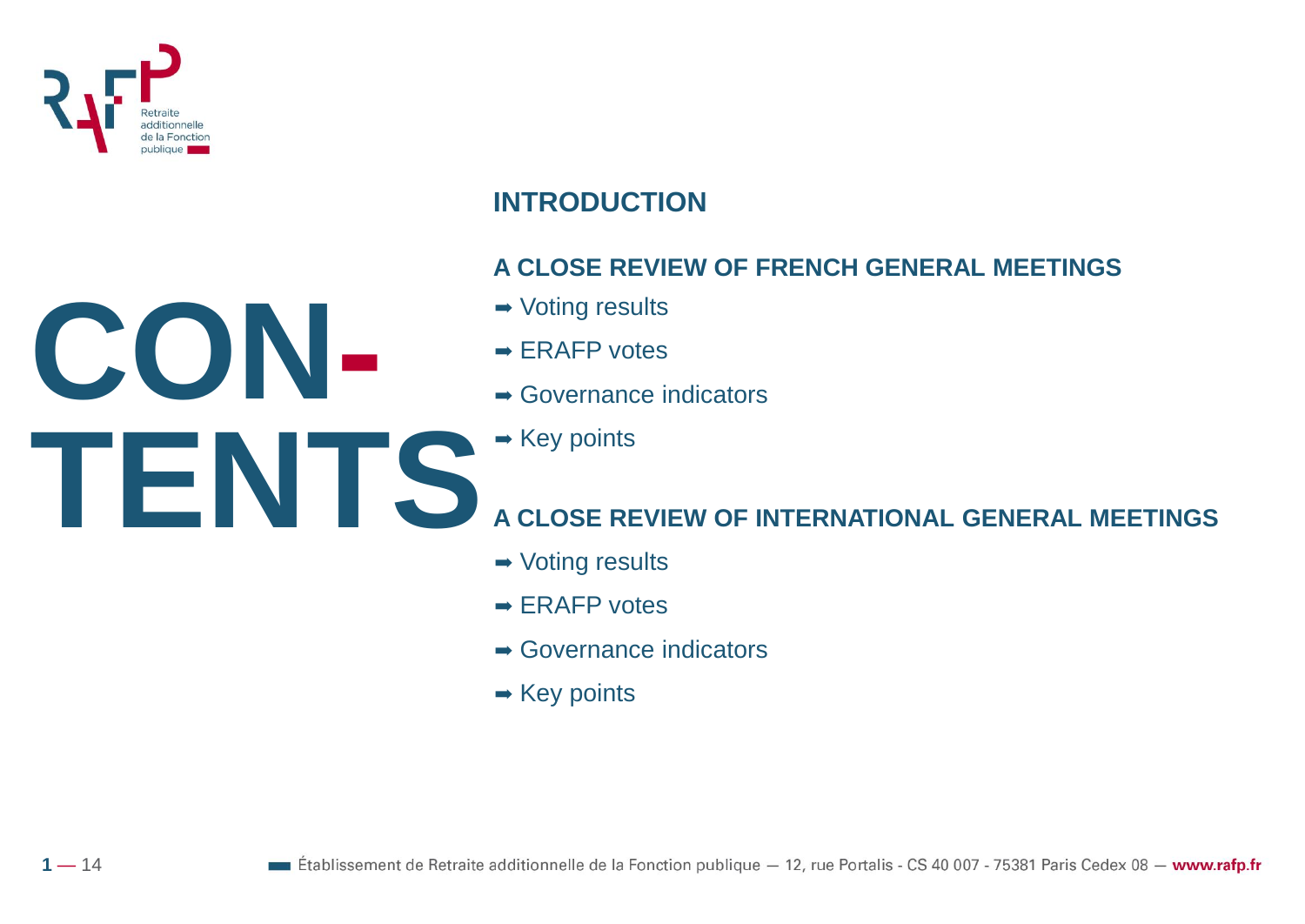

#### **Each ERAFP delegated management company exercises the voting rights attached to the shares held on behalf of ERAFP:**

•for the entire portfolio under management; •by applying ERAFP's specific voting policy.

### **ERAFP conducted a close, coordinated review of voting by its management companies, on the basis of a sample of:**

•40 French companies; •20 foreign companies.

### **Overall, the sample represented just less than 50% of ERAFP's equities portfolio in terms of market capitalisation.**



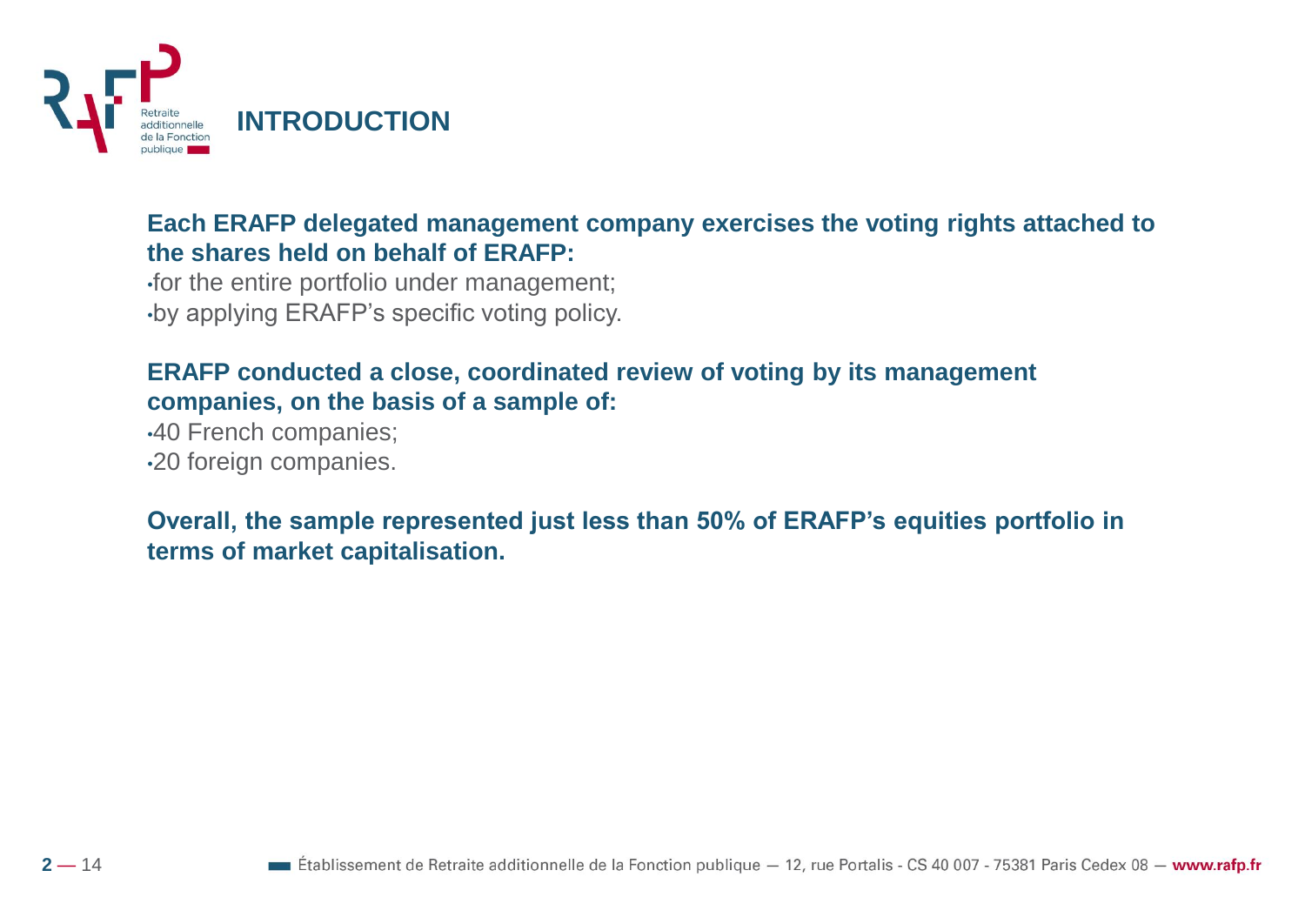

## **01** A CLOSE REVIEW OF FRENCH GENERAL MEETINGS

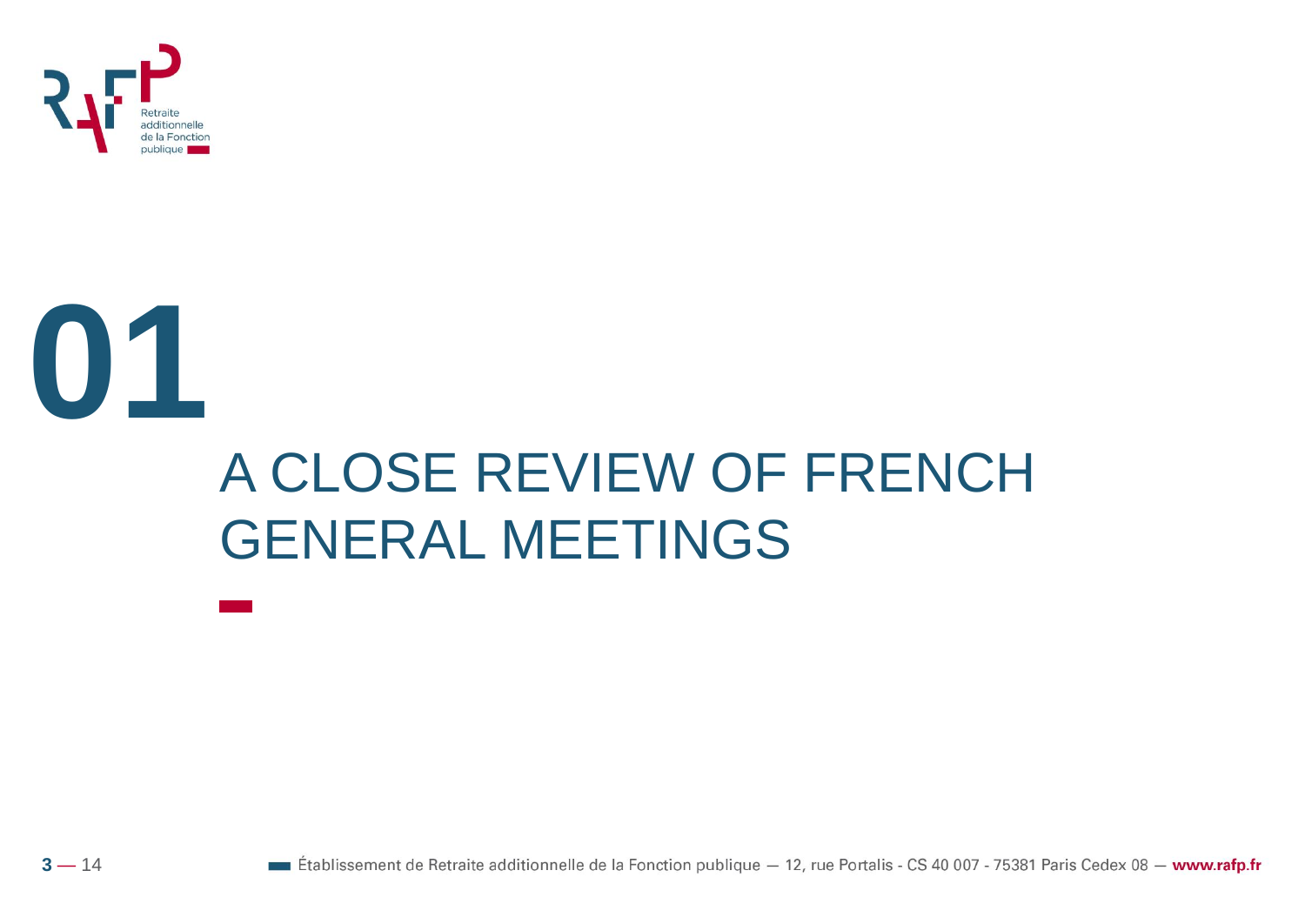

## **VOTING RESULTS AT GENERAL MEETINGS – France**

|                        |                                                                                                  | 2015 | 2014  | 2013  | 2012  |
|------------------------|--------------------------------------------------------------------------------------------------|------|-------|-------|-------|
|                        | Resolutions (excluding those submitted by shareholders) under close<br>review by ERAFP           | 772  | 821   | 658   | 309   |
| <b>Overall results</b> | Average adoption rate per GM of resolutions proposed by<br>management                            | 94%  | 94%   | 96%   | 94%   |
|                        | Resolutions (excluding those submitted by shareholders) rejected by<br>the GM                    | 4%   | $0\%$ | $0\%$ | $1\%$ |
|                        | Resolutions (excluding those submitted by shareholders) adopted by<br>less than 90% of the votes | 17%  | 20%   | 13%   | 18%   |
|                        | Resolutions (excluding those submitted by shareholders) adopted by<br>less than 70% of the votes | 6%   | 5%    | $1\%$ | 4%    |
| <b>ERAFP</b> votes     | ERAFP votes (excluding resolutions submitted by shareholders) in<br>favour of the resolution     | 68%  | 61%   | 62%   | 66%   |
|                        | ERAFP votes in favour of a dividend distribution                                                 | 61%  | 44%   | 43%   |       |
|                        | Average adoption rate per GM of resolutions concerning a dividend<br>distribution                | 96%  | 99%   |       |       |
|                        | ERAFP votes in favour of resolutions concerning executives'<br>remuneration                      | 17%  | 20%   |       |       |
|                        | Average adoption rate per GM of resolutions concerning executives'<br>remuneration               | 88%  | 90%   |       |       |
|                        | <b>ERAFP</b> votes in favour of appointments of directors                                        | 67%  | 72%   |       |       |
|                        | Average adoption rate per GM of resolutions to appoint directors                                 | 95%  | 94%   |       |       |
|                        |                                                                                                  |      |       |       |       |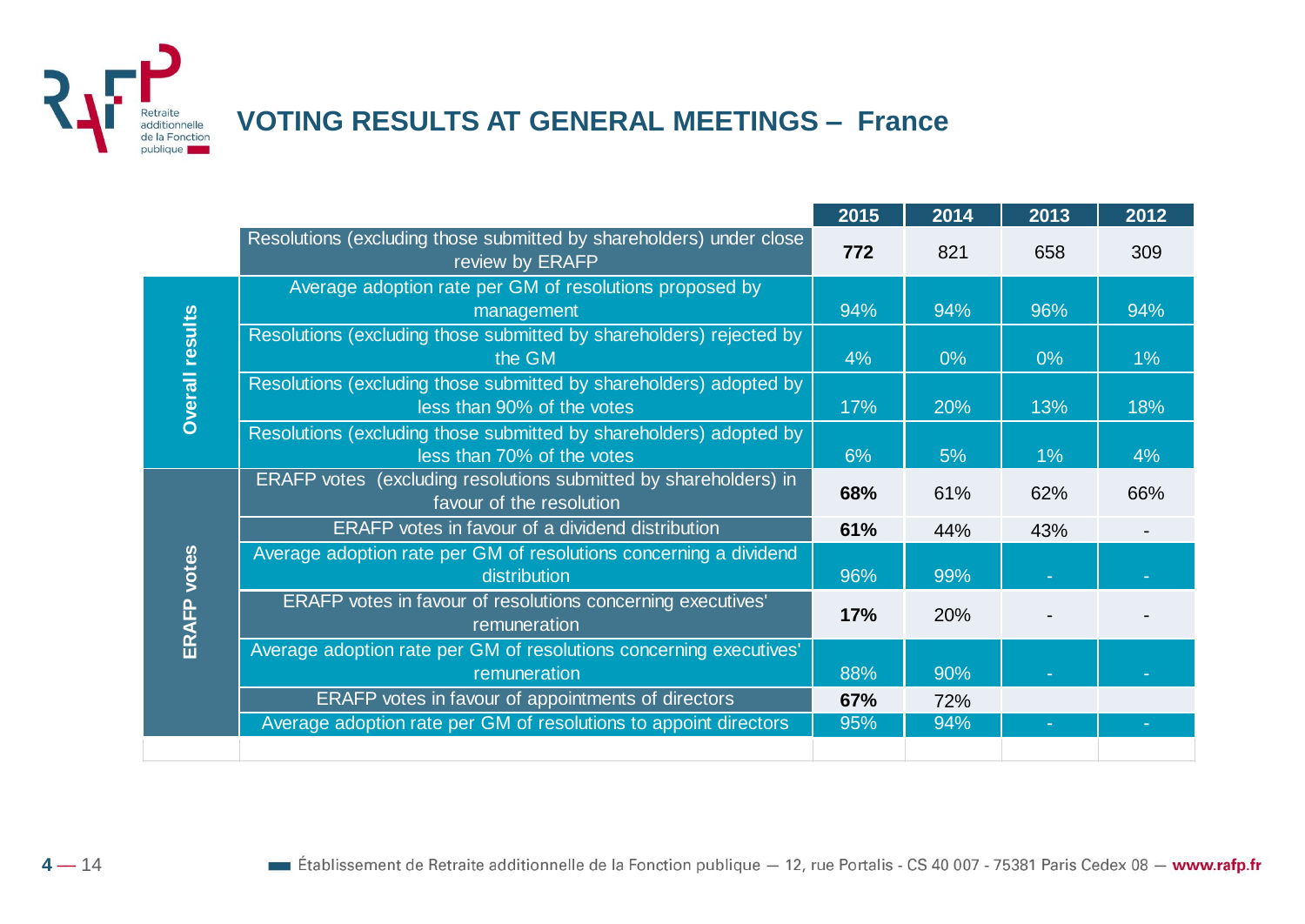

- **1. ERAFP voted against 33%** of resolutions to appoint or reappoint directors, essentially for the following reasons:
	- 1. The candidate was not free from conflicts of interest, and less than half of the board members were free from conflicts of interest;
	- 2. The candidate was not free from conflicts of interest, less than one third of the board members were free from conflicts of interest and the company was a controlled company;
	- 3. The candidate was a man and less than 30% of the board members were women;
	- 4. The candidate held more than three directorships in major listed companies.
- In some rare cases, ERAFP voted in favour of appointments when the candidate did not satisfy all the ERAFP criteria, because their appointment would improve the composition of the board with regard to a particular problem.
- For example, in some cases ERAFP voted in favour of female candidates who held more than four directorships because there were too few female board members.

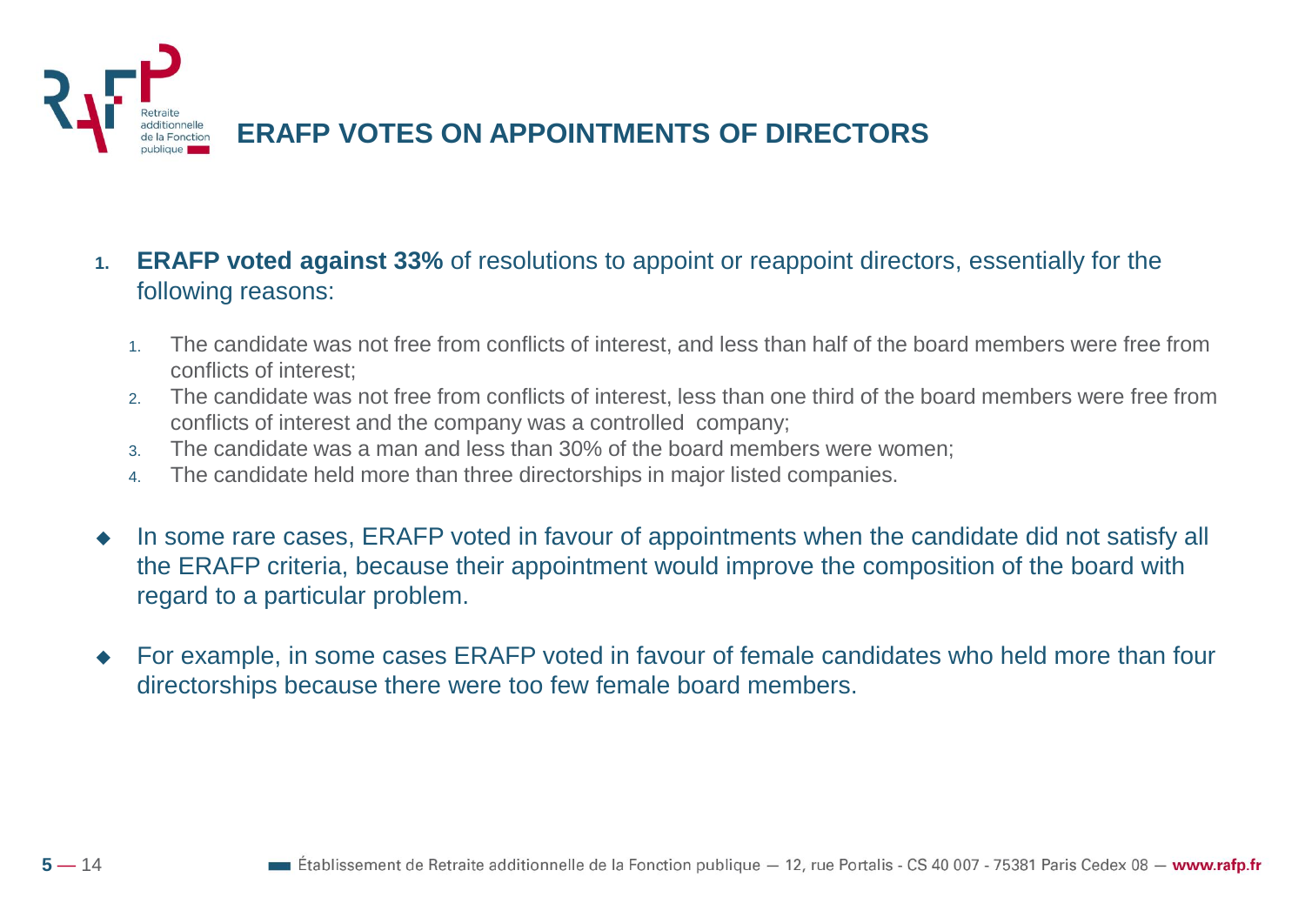

ERAFP voted against 83% of resolutions to approve executives' remuneration, essentially for the following reasons :

- 1. Excessive remuneration (>100 x minimum wage)
- 2. Lack of transparency, in particular concerning performance objectives (type of criteria, no targets, minimum and maximum thresholds)
- 3. Excessive variable remuneration and/or over emphasis on short-term performance
- 4. Lack of ESG criteria
- 5. Excessive defined benefit supplementary pension schemes.

 Of the 40 French companies monitored, only seven in the sample complied with the condition relating to the amount of remuneration (total remuneration  $\lt$  or = 100 x the minimum wage).

 $\bullet$  In several cases, compliance with the "100 x the minimum wage" criterion was not sufficient for ERAFP to vote in favour of the resolution (excessive defined benefit pension scheme, bonuses unrelated to performance of the company, lack of transparency concerning objectives, a remuneration system that did not encourage long-term performance, etc.).

 Conversely, ERAFP voted in favour of resolutions when the remuneration slightly exceeded the maximum amount but all other criteria were satisfied.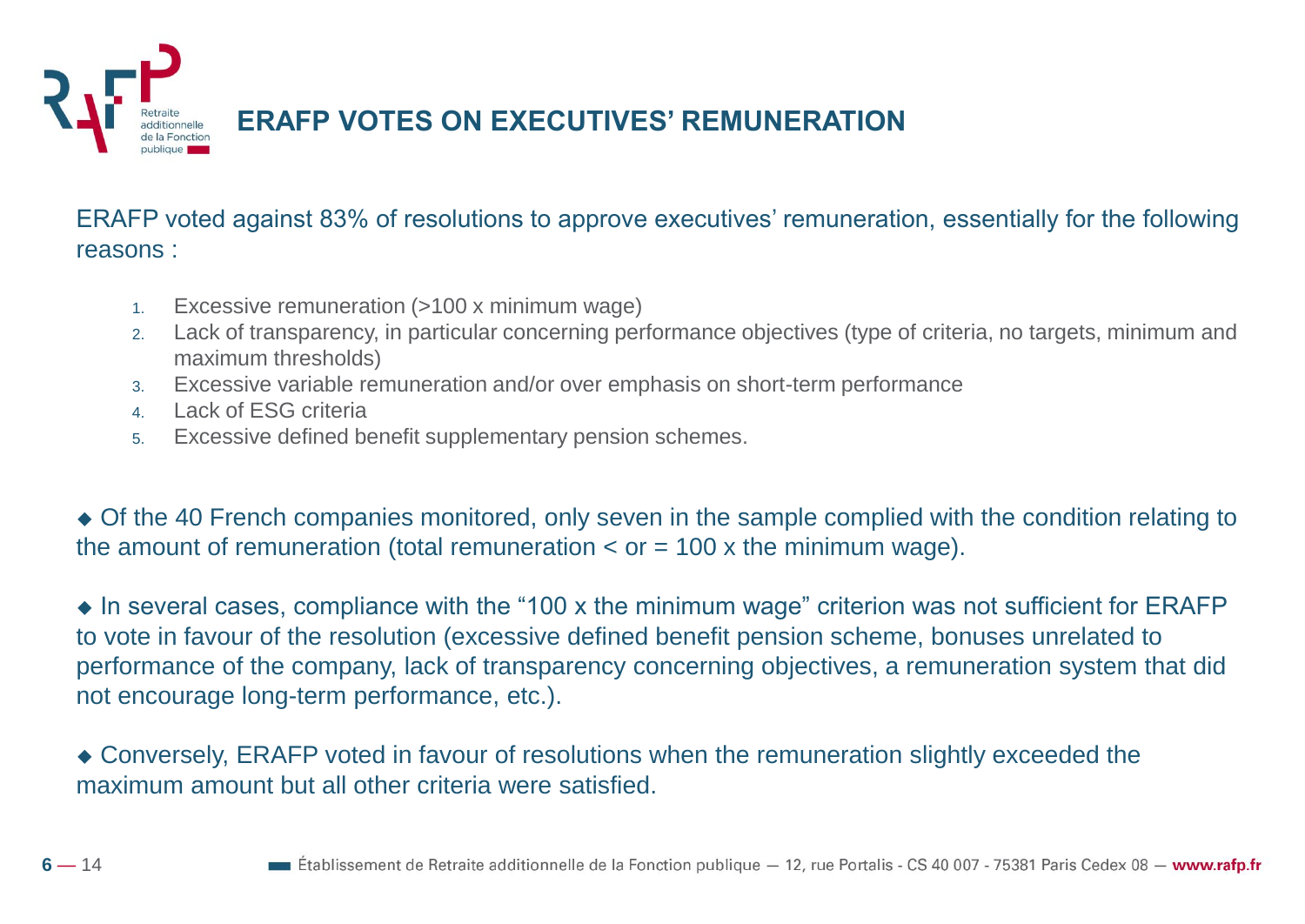

- ERAFP voted against 38% of resolutions to approve dividend distributions, essentially for the following reasons:
	- 1. Large distribution / Poor financial results
	- 2. Changes to the balance between employees' and shareholders' comparative income
	- 3. Job situation
	- 4. Indebtedness
	- 5. Investment capacity
- ◆ ERAFP only voted in favour of dividend distributions proposed by management in 62% of cases, whereas the average adoption rate for these resolutions was 96%.
	- ERAFP generally voted against dividend distributions because the amount to be distributed was excessive and therefore unsustainable.
	- Shareholders generally vote against proposed dividend distributions when they consider that the amount is insufficient (*cf*. PSAM at Vivendi).
- However, in several cases ERAFP voted in favour of resolutions submitted by industrial companies' employee investment funds (FCPE) to distribute a smaller dividend than proposed by management (none of these resolutions were adopted).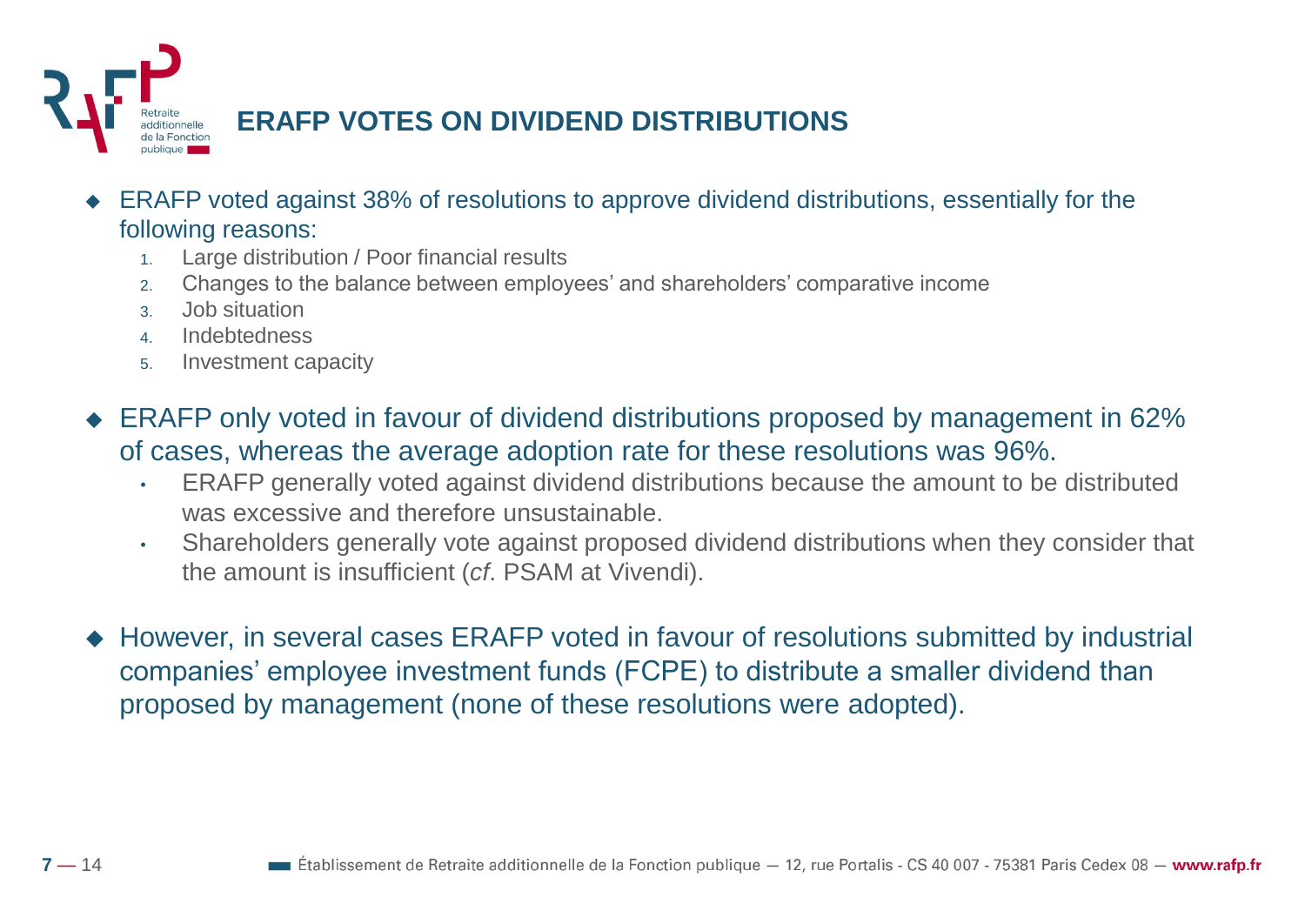

| Governance indicators in the sample                       | 2015      | 2014      |
|-----------------------------------------------------------|-----------|-----------|
| Feminisation of boards                                    | 36%       | 31%       |
| Independence of boards                                    | 47%       | 46%       |
| Average remuneration of highest-paid manager $(\epsilon)$ | 3,689,856 | 3,588,105 |

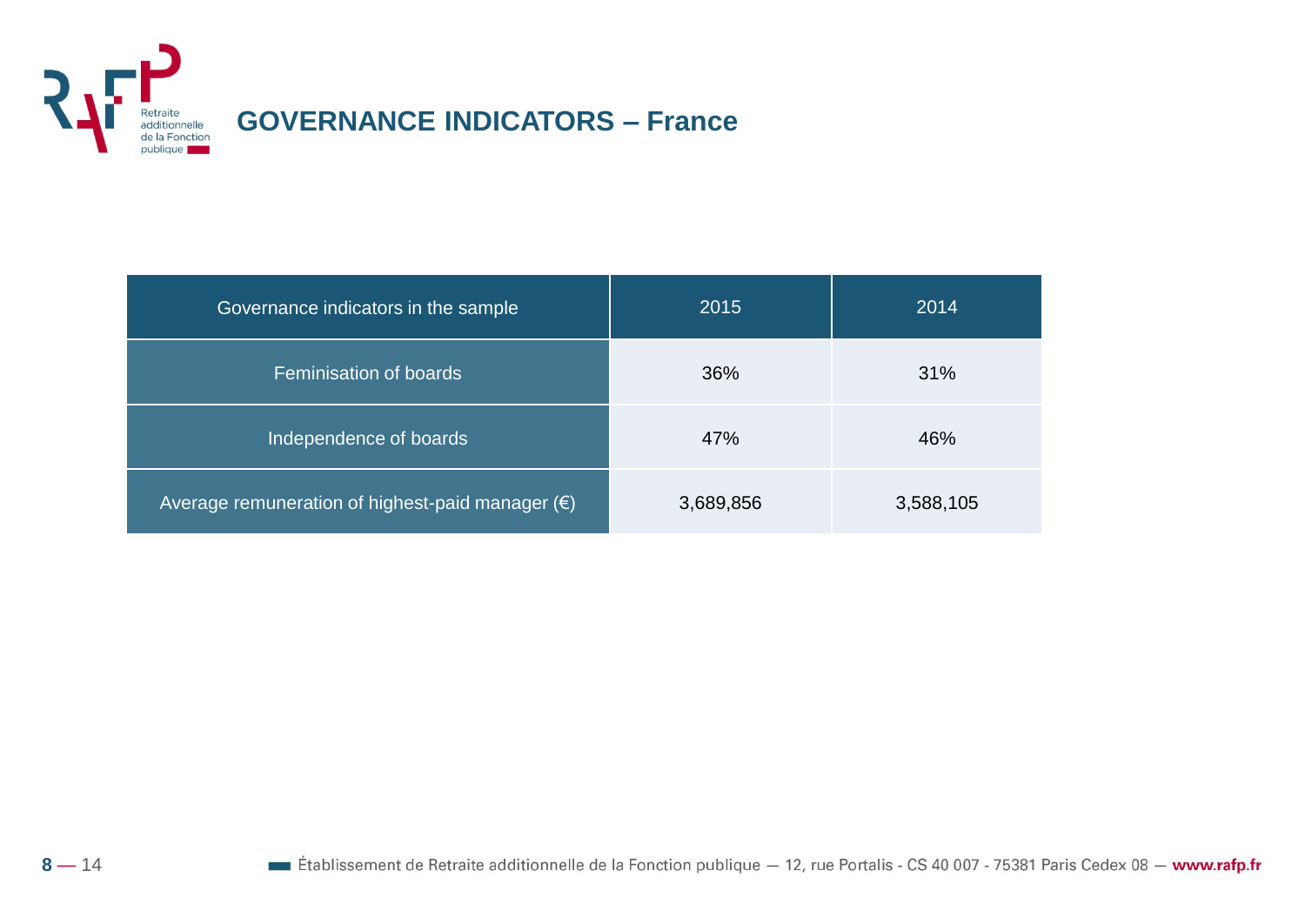

 $9 - 14$ 

### **GMs OF FRENCH COMPANIES IN THE SAMPLE: KEY POINTS**

| <b>Overall results</b> | Globally in line with previous years, the rate of shareholders' votes against resolutions proposed by<br>$\bullet$<br>management remains low, at just above 5%<br>Proposals relating to remuneration for executives in CAC 40 companies were generally supported,<br>with 87.8% of votes in favour on average, which is slightly less than last year (-1.8 points).<br>. Very few objections to proposals to distribute dividends (on average, 98.8% of votes in favour).                                |
|------------------------|----------------------------------------------------------------------------------------------------------------------------------------------------------------------------------------------------------------------------------------------------------------------------------------------------------------------------------------------------------------------------------------------------------------------------------------------------------------------------------------------------------|
| <b>ERAFP Votes</b>     | ERAFP rejects more proposed resolutions than the average shareholder (32.3% of votes against, on<br>$\bullet$<br>average).<br>ERAFP's votes against proposals relating to executives' remuneration rose slightly in 2015.<br>$\bullet$<br>As regards dividends, ERAFP voted in favour of more resolutions than in the previous year, which can<br>$\bullet$<br>be explained by a more detailed analysis of the indicators enabling it to better judge whether<br>distribution policies were sustainable. |
| <b>Governance</b>      | The level of independence of boards remained fairly stable between 2014 and 2015 (47%).<br>$\bullet$<br>The number of female board members has increased (up from 31% to 36%).<br>$\bullet$<br>The average remuneration paid to executives has increased by 2.7%.<br>$\bullet$                                                                                                                                                                                                                           |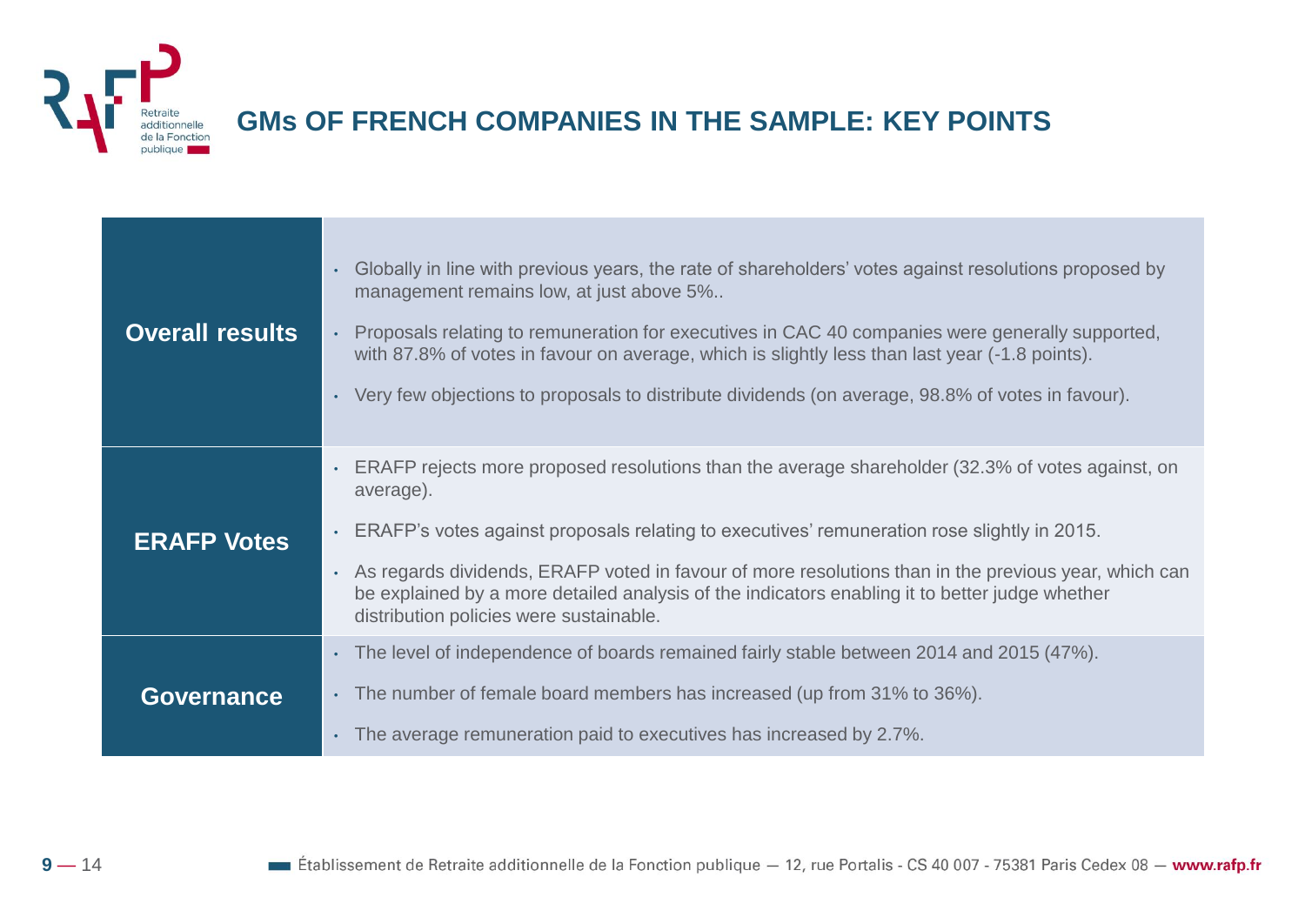

# **02** A CLOSE REVIEW OF 20 INTERNATIONAL GENERAL MEETINGS

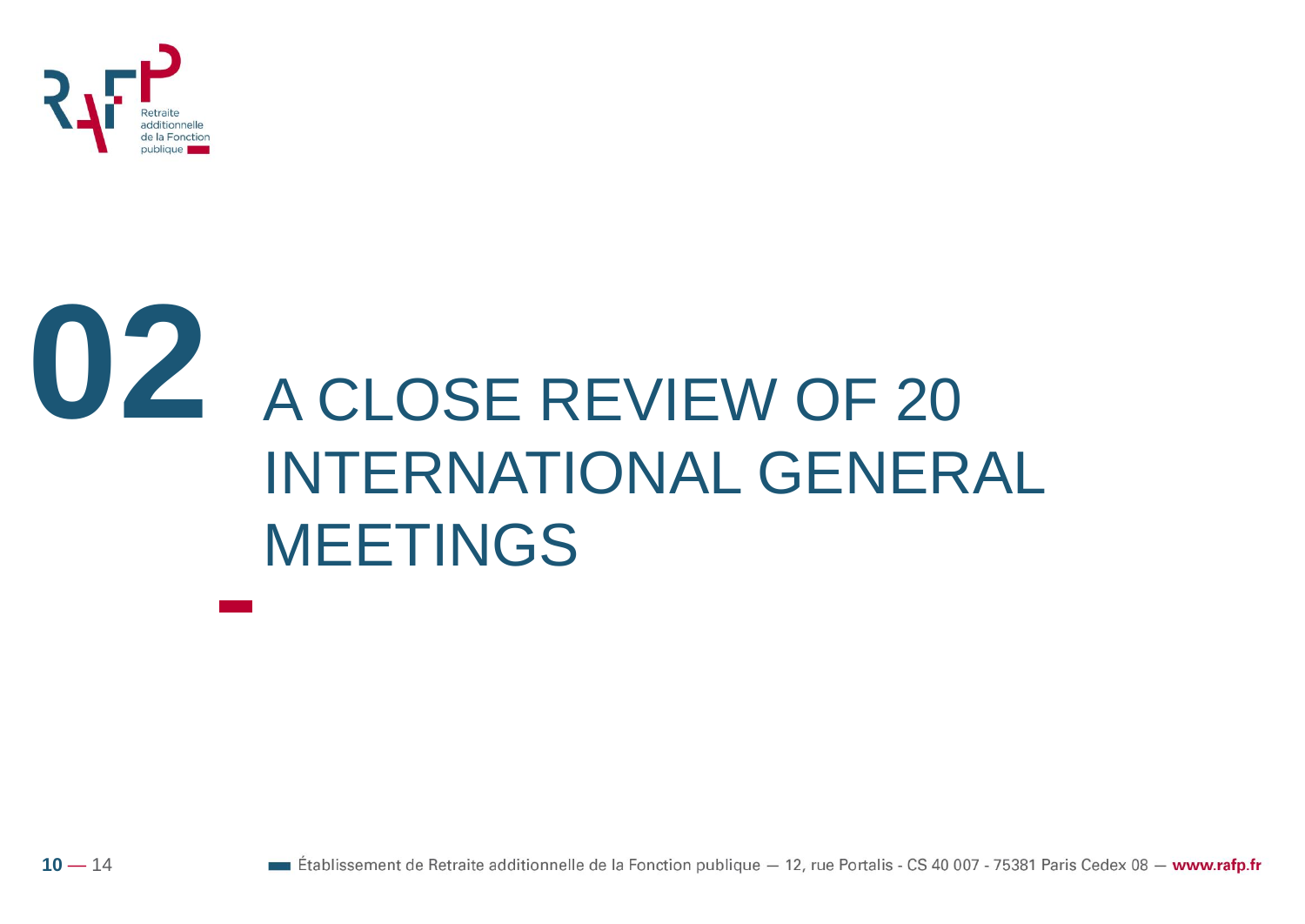**VOTING RESULTS AT GENERAL MEETINGS – International** 

|                        |                                                                                                  | 2015  | 2014  |
|------------------------|--------------------------------------------------------------------------------------------------|-------|-------|
|                        | Resolutions (excluding those submitted by shareholders) under close review<br>by ERAFP           | 196   | 287   |
| <b>Overall results</b> | Average adoption rate per GM of resolutions proposed by management                               | 96%   | 95%   |
|                        | Resolutions (excluding those submitted by shareholders) rejected by the GM                       | $0\%$ | $0\%$ |
|                        | Resolutions (excluding those submitted by shareholders) adopted by less<br>than 90% of the votes | 12%   | 13%   |
|                        | Resolutions (excluding those submitted by shareholders) adopted by less<br>than 70% of the votes | $0\%$ | 5%    |
|                        | ERAFP votes (excluding resolutions submitted by shareholders) in favour of<br>the resolution     | 59%   | 62%   |
| votes                  | <b>ERAFP</b> votes in favour of a dividend distribuiton                                          | 54%   | 33%   |
|                        | Average adoption rate per GM of resolutions concerning a dividend<br>distribution                | 93%   | 100%  |
| ERAFP                  | <b>ERAFP</b> votes in favour of executives' remuneration                                         | $0\%$ | 10%   |
|                        | Average adoption rate per GM of resolutions concerning executives'<br>remuneration               | 94%   | 93%   |

**The lack of consolidated data concerning ERAFP votes on the appointment of directors in the international sample is due to the practice of voting for lists in certain countries in the sample.**



Retraite additionnelle de la Fonction publique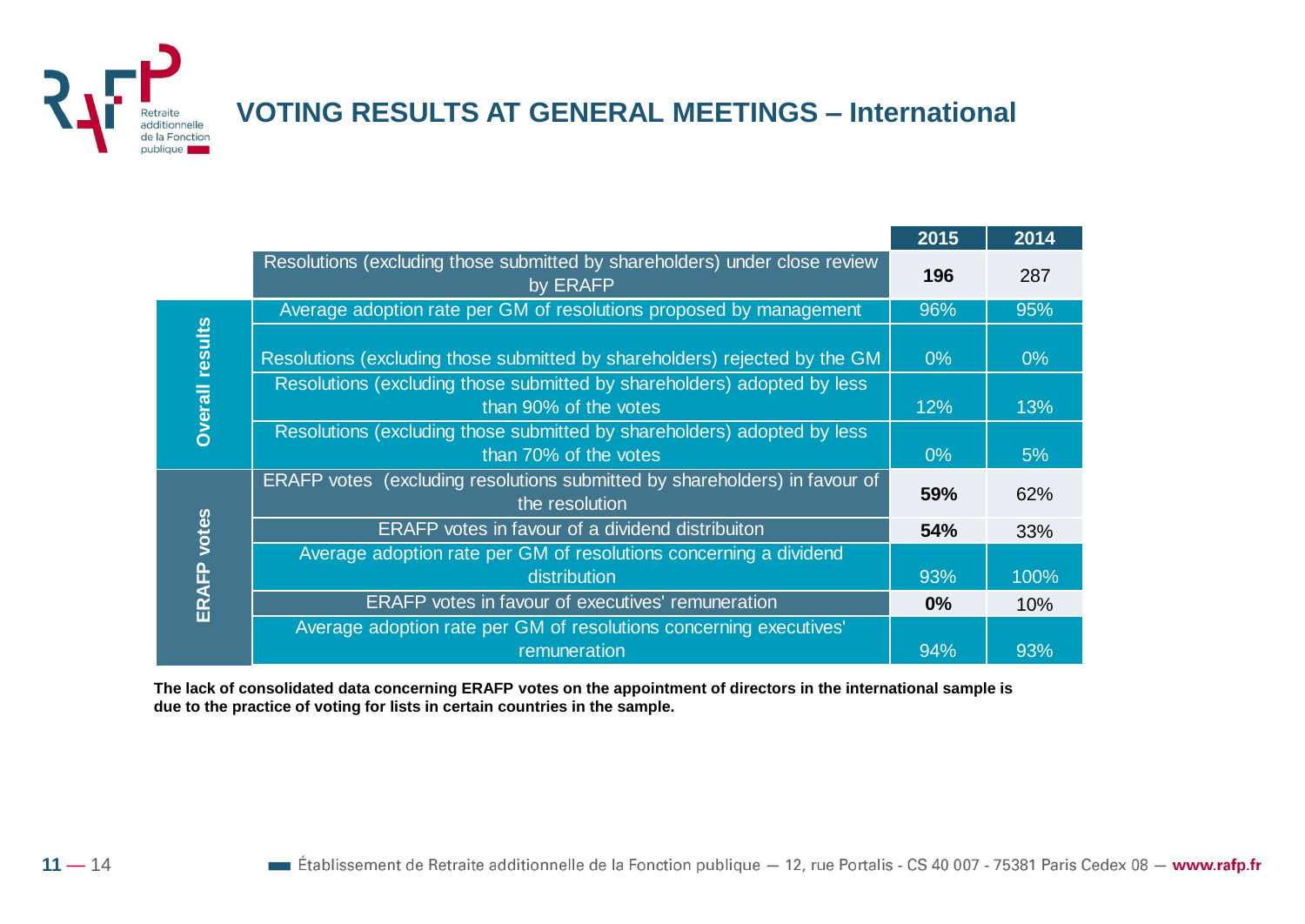

- ERAFP voted against 100% of resolutions to approve executives' remuneration, essentially for the following reasons :
	- 1. Excessive remuneration (>100 x minimum wage)
	- 2. Lack of ESG criteria
	- 3. Stock options
	- 4. Lack of transparency

#### ERAFP voted against 46% of resolutions to approve dividend distributions:

- Although this rate is higher than that observed for French GMs over the same period (38%), it fell sharply compared to 2014 (67%).
- This sharp reduction is essentially due to a more detailed analysis of the various indicators, enabling us to better judge the sustainability of dividend distribution policies, as a result of which we were able to vote in favour of most dividend distributions proposed in the German companies in our sample, contrary to 2014.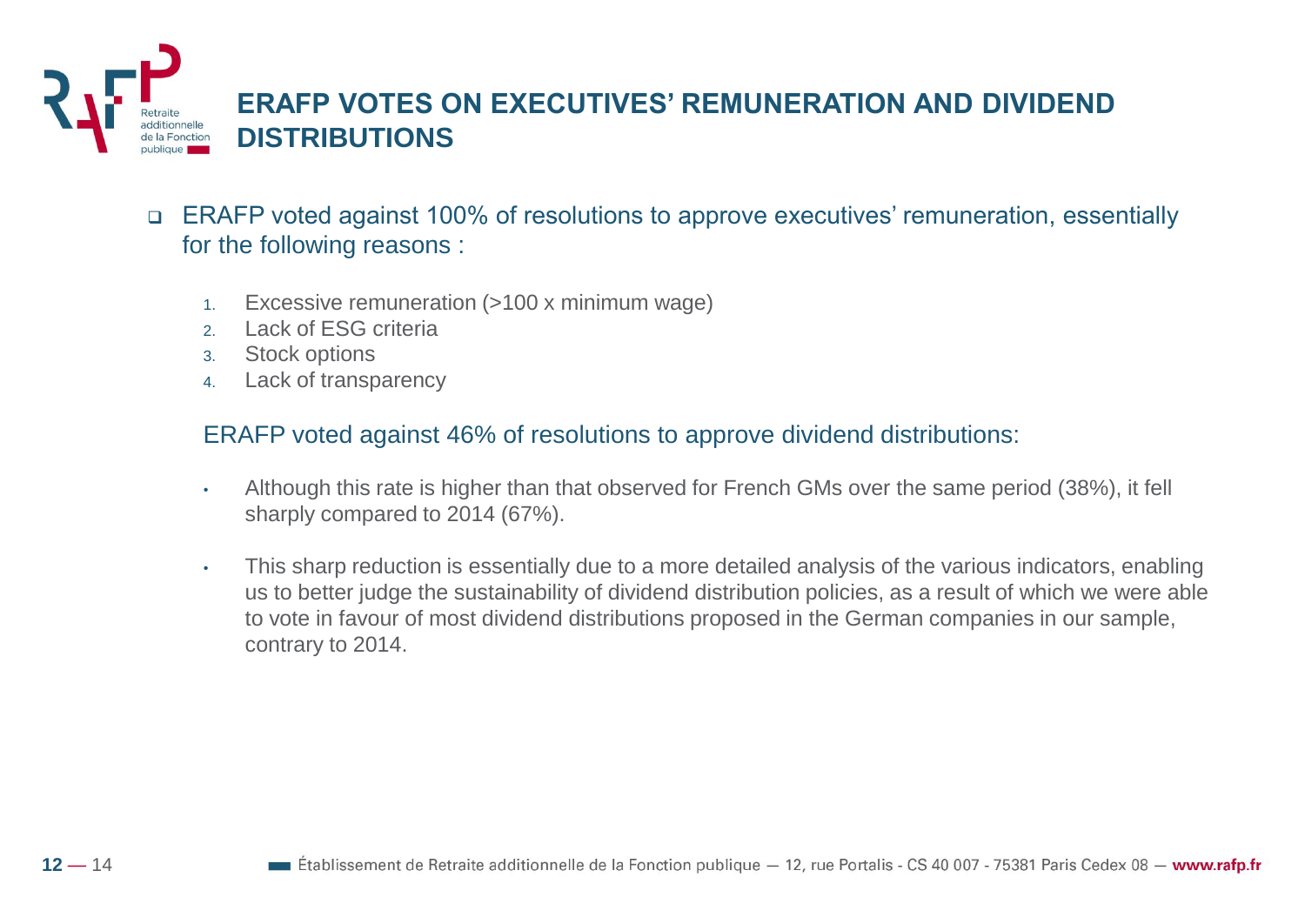

### **GOVERNANCE INDICATORS – International**

| Governance indicators in the sample                       | 2015      | 2014      |
|-----------------------------------------------------------|-----------|-----------|
| Feminisation of boards                                    | 26%       | 25%       |
| Independence of boards                                    | 59%       | 64%       |
| Average remuneration of highest-paid manager $(\epsilon)$ | 8,522,796 | 7,345,514 |